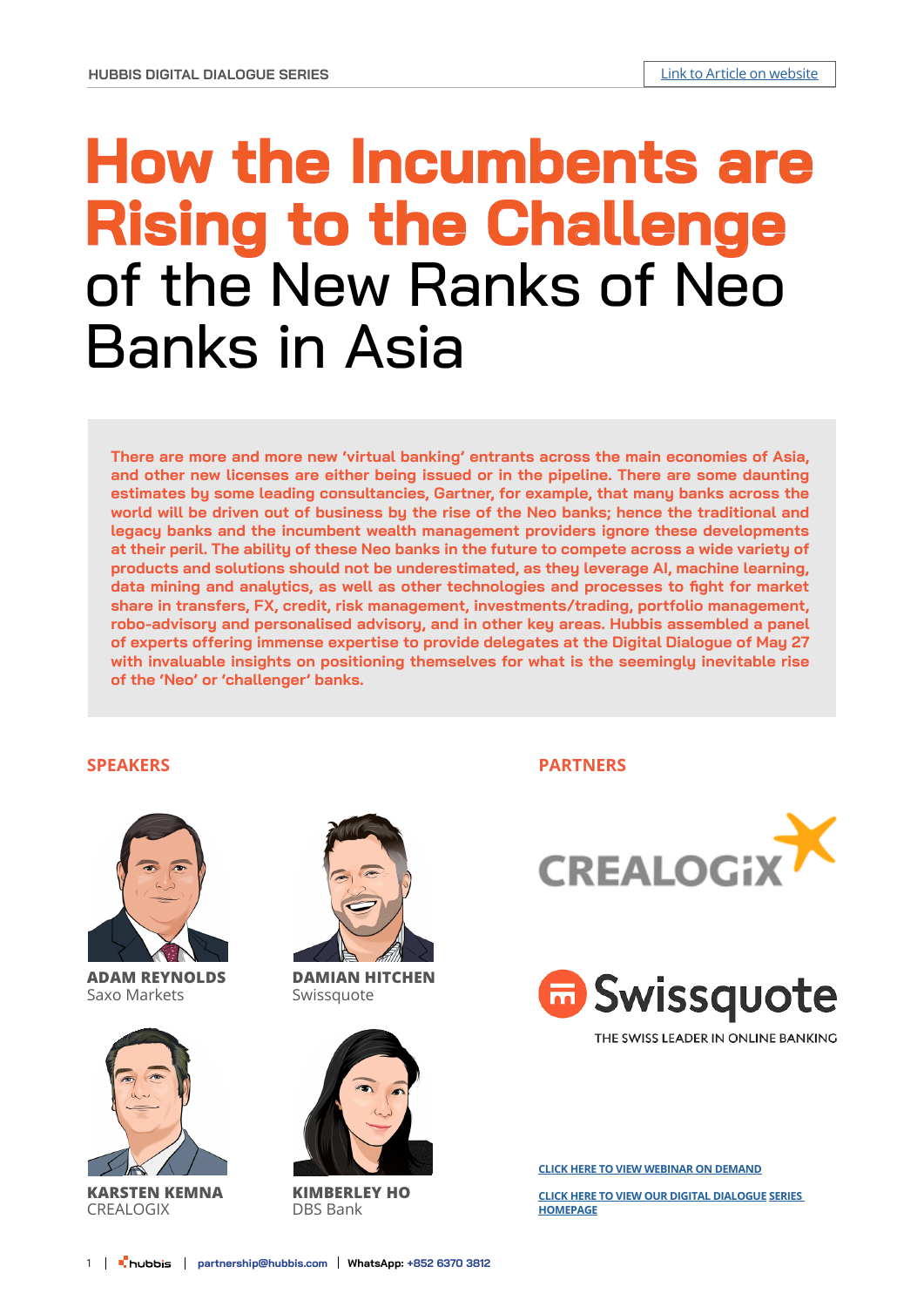**By 2025 some** 65% plus of banking customers in Asia-Pacific are likely to use some digital banking services offered by Neo banks and Challenger banks, according to one expert on the panel. Accordingly, he said incumbents will need to adjust their models, perhaps by investing in some of these new entrants themselves, or by creating their own fully digital banks, or by significantly boosting their digital banking offerings. This means adopting a challenger-like strategy to compete across the board, to be rapid and nimble in approach and activity, and to be continuously innovative. Lethargy and inaction are extremely dangerous.

Another panel member noted that progress on the new licenses and operations had been delayed in Singapore due to the pandemic, Singapore having started the process later there. In Hong Kong, he noted, of the eight licenses granted, there had been more progress, but some were performing far better than others, with two of the Neo banks in operation by the end of 2020 accounting for a reported roughly 70% of the business generated to that date in Hong Kong. "That in itself suggests there are plenty of challenges with achieving the credibility you need as a digital bank to be able to bring in many clients," he observed. But at least there is activity and progress.

# **Client acquisition – a major challenge**

He added that client acquisition costs are perhaps the biggest hurdle to overcome, and to rapidly spread the message, it is tougher when there are seven other new arrivals all competing at the same

time for similar types of customers. "I actually don't see many successes around the region," he reported.

Competition is constant, another guest observed, reporting that their approach is that the best way to fight disruption is to pre-empt it and to disrupt themselves. "We have been on the journey towards digital transformation since 2011," they explained, "transforming from back to front, working out how we optimise our internal processes so that we can offer clients an almost real-time straight-throughprocessing experience wherever possible." They added that the bank today has transformed so dramatically that there are today twice as many engineers as bankers, a true testimony to the dramatic shifts taken in recent years.

# **Digital-first to gain and retain an advantage**

In some markets around the region, and partly in anticipation of the arrival or growth of the challenger banks, the strategy has been to go digital-first, leveraging the best of what the bank has

to give clients the best access digitally, as well as offline. They explained that this very conscious decision to go digital-first was the fastest and best way to achieve scale in populous countries such as India or Indonesia, where the populations and the growth had been so rapid that the people there had literally skipped the PC/desktop generation and gone fully digital and mobile-first. They reported this had been a successful strategy thus far, and they continue to build out the digital products and the proposition in both India and Indonesia, including, for example, now providing unsecured lending in these markets, adding new investments online, and all done in a manner that is easily accessible to all.

As to the business model, they explained that it is essential to get it right in terms of costs of client acquisition and to then drive that necessary continuous engagement with clients, and bearing in mind that competing on charges and fees is not scalable and therefore not a realistic approach in the future.

#### *Expert Opinion*

#### **DAMIAN HITCHEN, Chief Executive Officer, Singapore, Swissquote**

"A key point for the new Challenger and Neo banks, in addition to the common goal of client acquisition, is to be precise and focused on revenue generation and monetisation of the services they bring to market. Thus far, the new players have been positive in areas such as client UX and innovative services, but even with large war chests of capital behind them, they need a clear roadmap to monetise and drive revenues as the runway will not last forever. Hence a clear focus to prioritise which services, to which client segments in respect of monetisation should be built into the business development roadmap from an early stage.'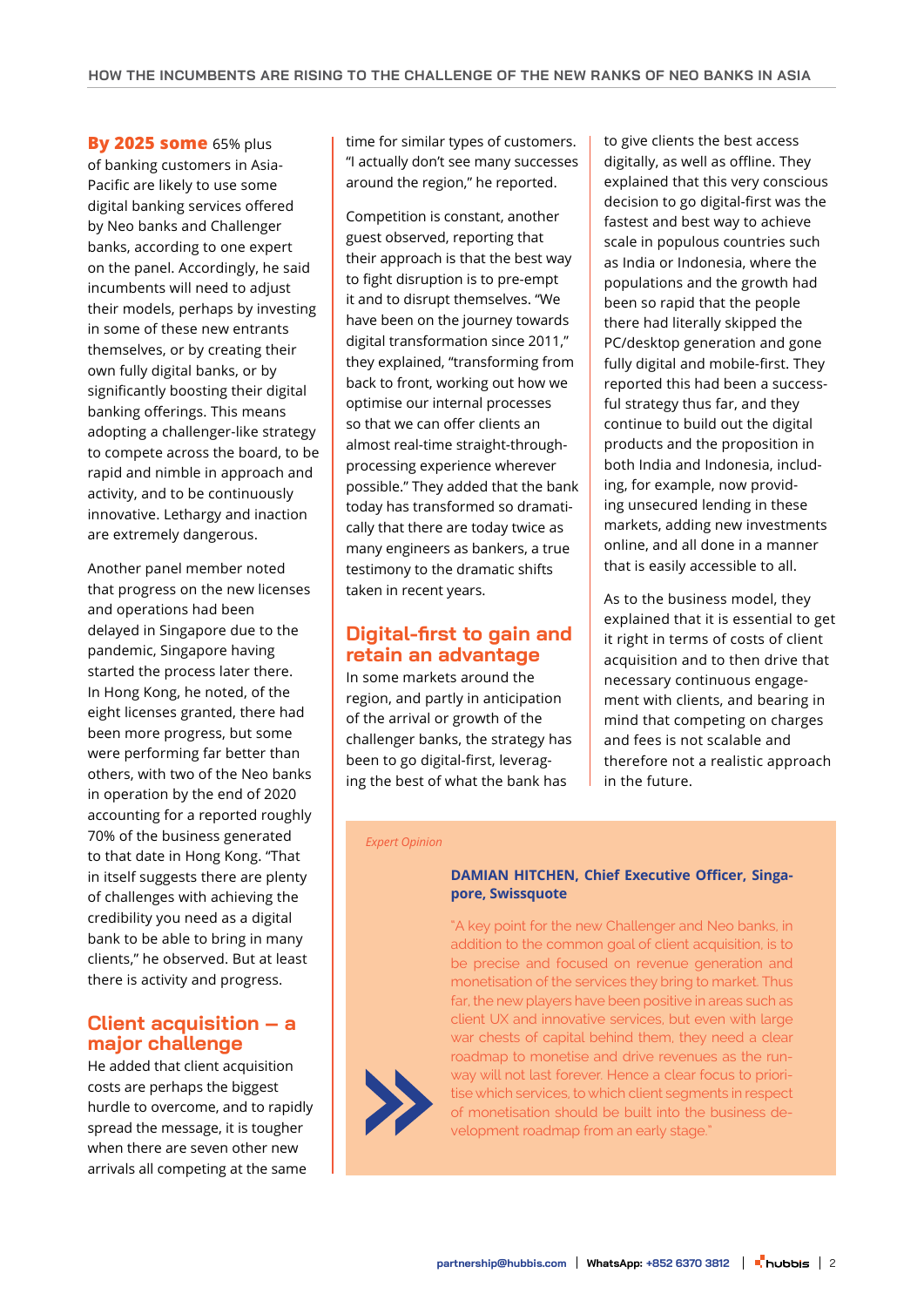# **Time required, but returns must follow**

"As my fellow panellists have mentioned, it does take time, so we need to give the challenger banks that time to build their strategy, build their infrastructure, and deliver to market," another expert commented. "But they also need to become revenue-generating and profit-generating before too long. They are pumping a lot of money into client acquisition, and then first provide services such as transfers, or payments that have very thin margins, actually which are probably loss leading at this point, in order to help create a large client base."

The question he pondered is at what point do the Neo banks then actually try to monetise the new clients because, at some time, they must do that. "I would not consider them successful if they can move from the start-up and setup phase into the monetisation and profitmaking phases," he stated. "To do so, they need to be highly strategic and laser-focused in terms of which products that they're going to try and accelerate. For fee income, this could be brokerage from global markets, brokerage from cryptos, meanwhile lending is fundamentally a better long-term revenue stream to have, but lending, particularly in new markets, and particularly with capital requirements, is quite difficult, not that easy for a new player."

# **Customer experience and client servicing**

Another expert said that much of the future success comes down to the customer experience, at the end of the day, and highquality client servicing. "We must consider how we continue to

#### *Expert Opinion*

#### **KARSTEN KEMNA, Managing Director, Asia Pacific, CREALOGIX:**

"About two-thirds of banking customers in Asia-Pacific are likely to use digital banking services offered by Neo banks and Challenger banks by 2025. Incumbents who have successfully adopted a challenger-like strategy will need to compete with the new challengers by increasing the rate and quality of innovation. Being a fast follower is not enough to make you a digital leader."

*The Hubbis Post-Event Survey*



maintain those high level of service standards to give clients a hyperpersonalised experience; that is a core issue," they explained. "Secondly, we want to really reap the

benefits of the full suite of offerings through the breadth and the depth of our bank's proposition, and that is certainly something that challenger banks won't really be able to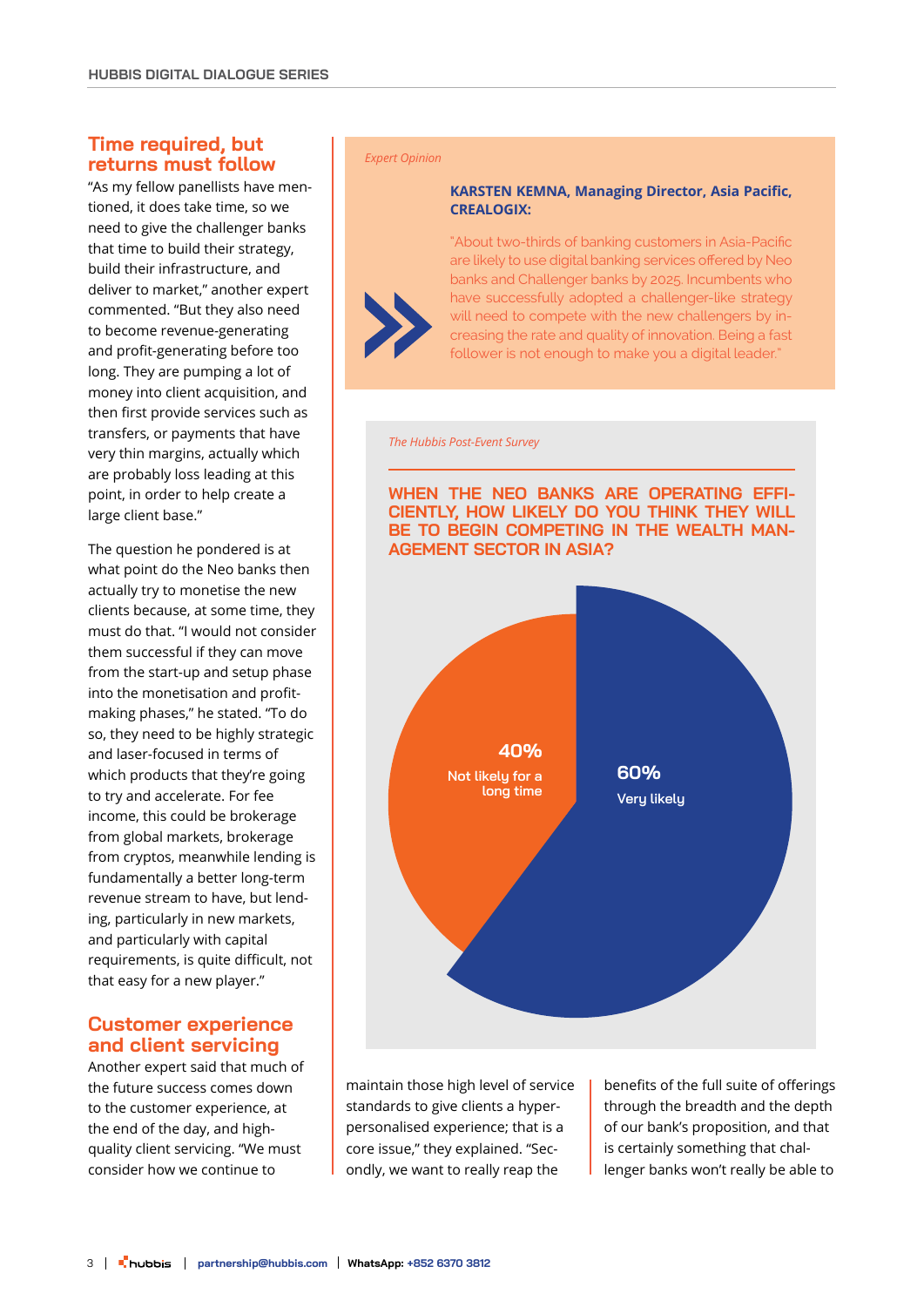achieve overnight. Then we work on tying all this seamlessly together to really give clients that great feeling that we have exactly what they are looking for. Then, thirdly, it is about great accessibility through omnichannel."

# **Proving their staying power**

To achieve their goals, another guest said the challenger banks need to prove their longevity and really build trust and confidence. "For those with a serious bank or major corporation branding behind them, this will be easier," he said. "Secondly, it is all about the customer experience and how you make sure that you are unique, that you provide the seamless experience."

# **Future focus – a shift to wealth management?**

"From my perspective, the key question for everybody in Asia who has been and is currently opening their digital bank or their Neo bank is how to really make money," came another view. "I guess it is only a matter of time until the more transactional retail banking experience needs to lead into a wealth management experience also for these challenger banks. It has not happened yet out here, but I would assume for the new players, for example in Singapore and Hong Kong, or Malaysia coming up, this has to be fairly soon in the future landscape."

"If the challenger banks move more into wealth from a more transactional retail banking experience, I think they really need to be fast," an expert commented. "And for the incumbents that also means they need to be fast. I don't think there's much room for failure. I don't think you can hesitate in terms of is this



not the right decision or not? But I think you need to be very quick in decision-making, and having the right digital strategy would certainly help with that. And that will also allow you to be perceived as innovative, and that will allow you to have a good market reception.

But how do challenger banks really get their lion's share of AUM of customers willing to go in this direction? "I feel at the moment," he observed, "it's really more like a trial and error kind of thing, but in the longer term, I'm sure this would be a major problem if the challenger banks are established, that the outflow of AUM from the traditional banks will really also

cause them some issues on the balance sheets. So, I think the incumbents really have to find the right strategies there to avoid that or counteract that already early to be able to grow with the flow instead of to suffer from it in the long run."

Another expert reported that to fend off competition from the challenger banks and robo-advisories, and to pre-empt the Neo banks challenging the robo-advisories, they had developed their own hybrid approach to digital delivery of advice and portfolio creation, in partnership with a leading roboadvisor FinTech, creating managed services digitally, delivering an automated process for portfolio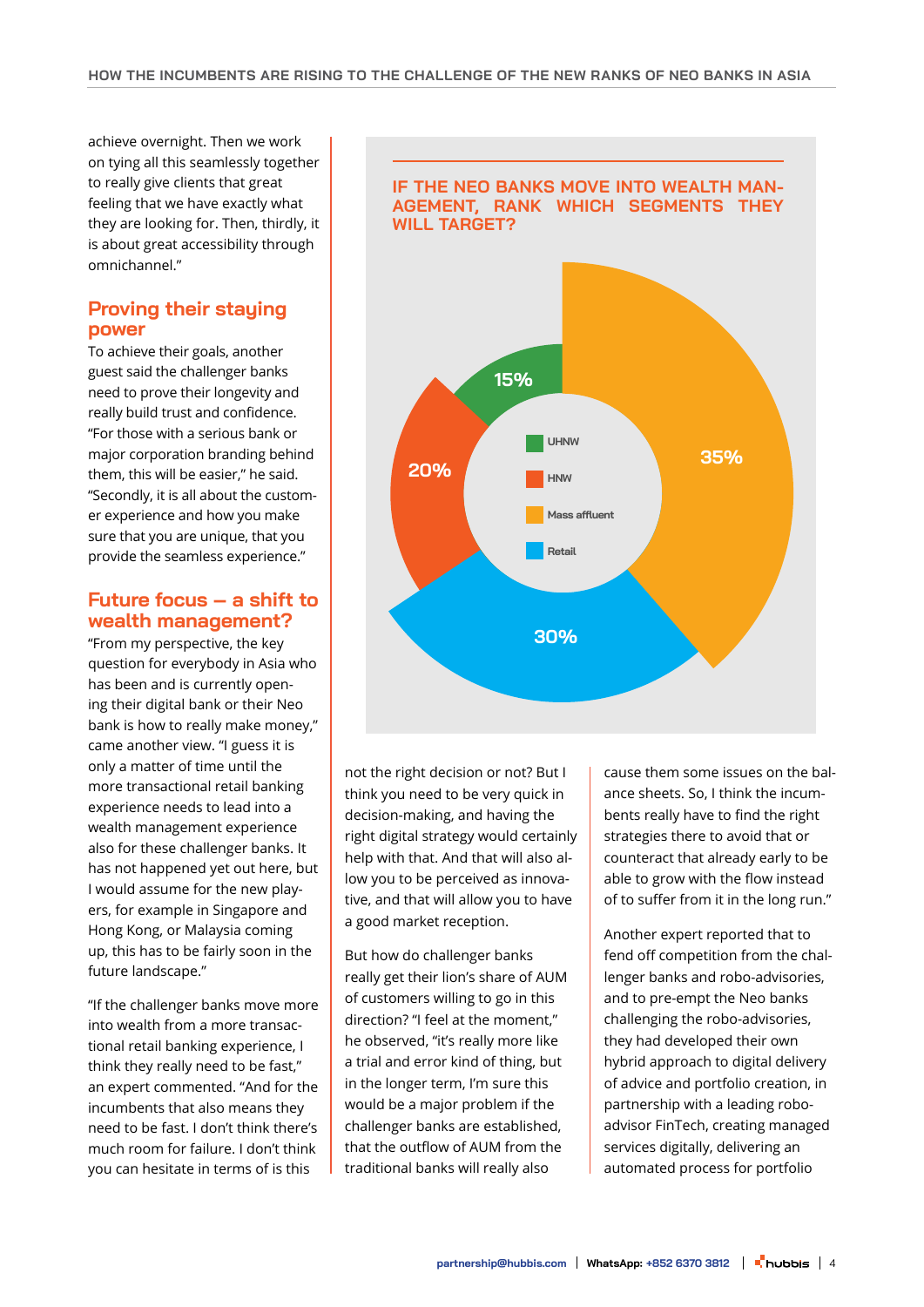rebalancing, and for execution. The investment team still guides the portfolio allocation of the baskets of investments created and offered, but delivery and ongoing activity is mostly digitised. The human and the digital therefore combine to create a hybrid offering that elevates the proposition beyond the purely robo approach. They also explained that the bank approaches digital as a channel for self-directed execution to monitor market movements and activity, but that from a wealth management perspective, advice is unique in that it is tailored and must be of the highest quality.

# **Why bother with a Neo bank?**

"As I see it," said one expert, "a mass market digital bank is not something that I personally would want to put my money into. I think giving better, more interesting, more dynamic, more diverse portfolios for clients is something where I personally would be interested."

He added that his platform had developed a managed account portfolio solution in partnership with a Singaporean firm, allowing clients to invest in quality funds and portfolios, with the managed account created in their own name with legal title to those assets, and with the portfolio performance assessed.

"This is effectively a sub-account under their own personal account; it's not a separate account," he explained, "and accordingly it becomes an omnichannel experience for them. This is an area we will continue to develop. We will offer more options there ahead, including more dynamic portfolios, perhaps with more regular rebalancing, and more interesting

### **FOCUSING ON THE UHNW AND HNW WEALTH MAN-AGEMENT SEGMENTS, WILL THE NEO BANKS BE ABLE TO COMPETE IN THE FUTURE?**



#### *Expert Opinion*

#### **KARSTEN KEMNA, Managing Director, Asia Pacific, CREALOGIX**



"The competitive threat is not just about how to add new features, and how good they are for customers. It is about speed. If banks are in denial, it will be too late to wake up and compete at the stage when challengers are at parity."

assets; for instance, we have a huge interest in cryptocurrencies from our client base, while many of the banks remain reticent to offer those to their retail clients, whereas we think it's a part of the portfolio of the future, and it's a technology of the future, and well worth developing an understanding of the market and the technologies."

# **Advice – the assembly and delivery**

Turning back to the issue of the generation and delivery of relevant and high-quality advice, a guest observed that as clients have different risk and expectation profiles, it is not that hard to create different personas, differ-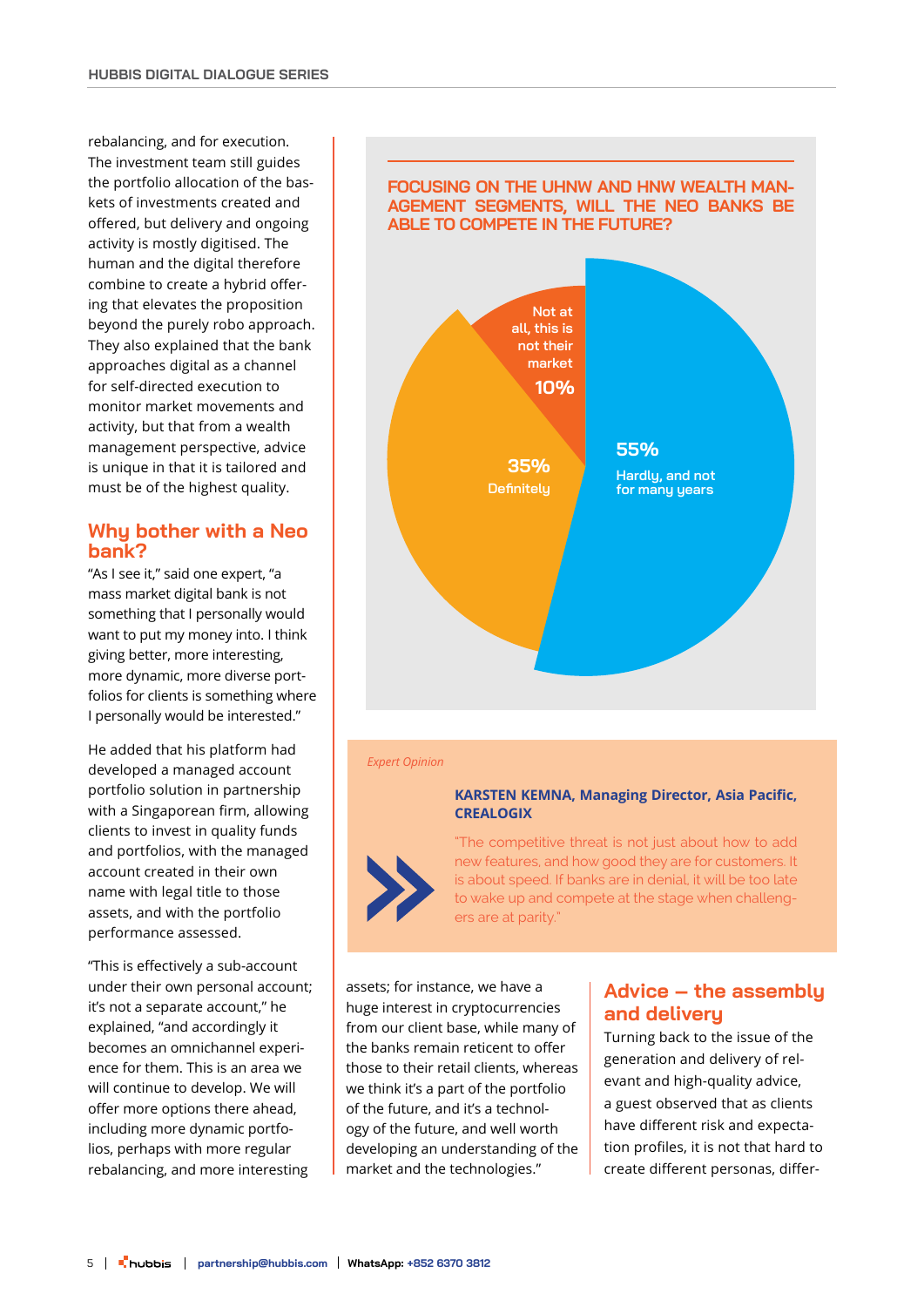ent risk profiles, and address the different needs for those clients, thereby to categorise them into different groups and then to tailor the investment profile around those different groups. "As each client is unique, they must be handled in a unique way," he observed, "but the danger is that the banks or other firms give too much power to financial advisors who do not have the skill set to make those kinds of decisions."

As to the necessity of an RM, an expert said this was really down to the qualities of the individuals available. "I agree that the higher you go in the AUM chain, and the more it gets towards the UHNW segment, the more probably you need a more personal relationship also. Whereas at the mass affluent or affluent level of environment, what can a relationship manager provide them in terms of real value that they cannot do themselves?" he pondered. "Or is it actually that you are wasting time by talking to the person because you anyway know already, more or less exactly what you want to do, and you just need to execute it or transact it."

# **Are the RM's days therefore numbered?**

A panellist reported that from his viewpoint, there remains a large subset of clients where the RM is still valid and still necessary. "There are clients who do not have the confidence to necessarily make a choice themselves," he observed, "and there are clients who don't have the time to make these choices themselves, to conduct the necessary research, so there are many reasons why someone may want to have an RM or financial advisor to help them along the way. However, as time moves on, the younger generations feel

## **FOCUSING ON THE MASS AFFLUENT SEGMENT, HOW CONCERNED SHOULD THE ASIAN WEALTH MANAGEMENT INDUSTRY BE BY THE ARRIVAL OF THE NEO BANKS?**



more confident about their views on financial markets, which is why there is more of a move towards direct trading and self-directed investment, and we have seen a huge pickup in that in the first quarter of this year."

On balance, he concluded that the number of clients who want to have a human advisor is shifting in the direction of digital, but there is far to go. "The older and wealthier people in general still like to have a personal advisor," he said.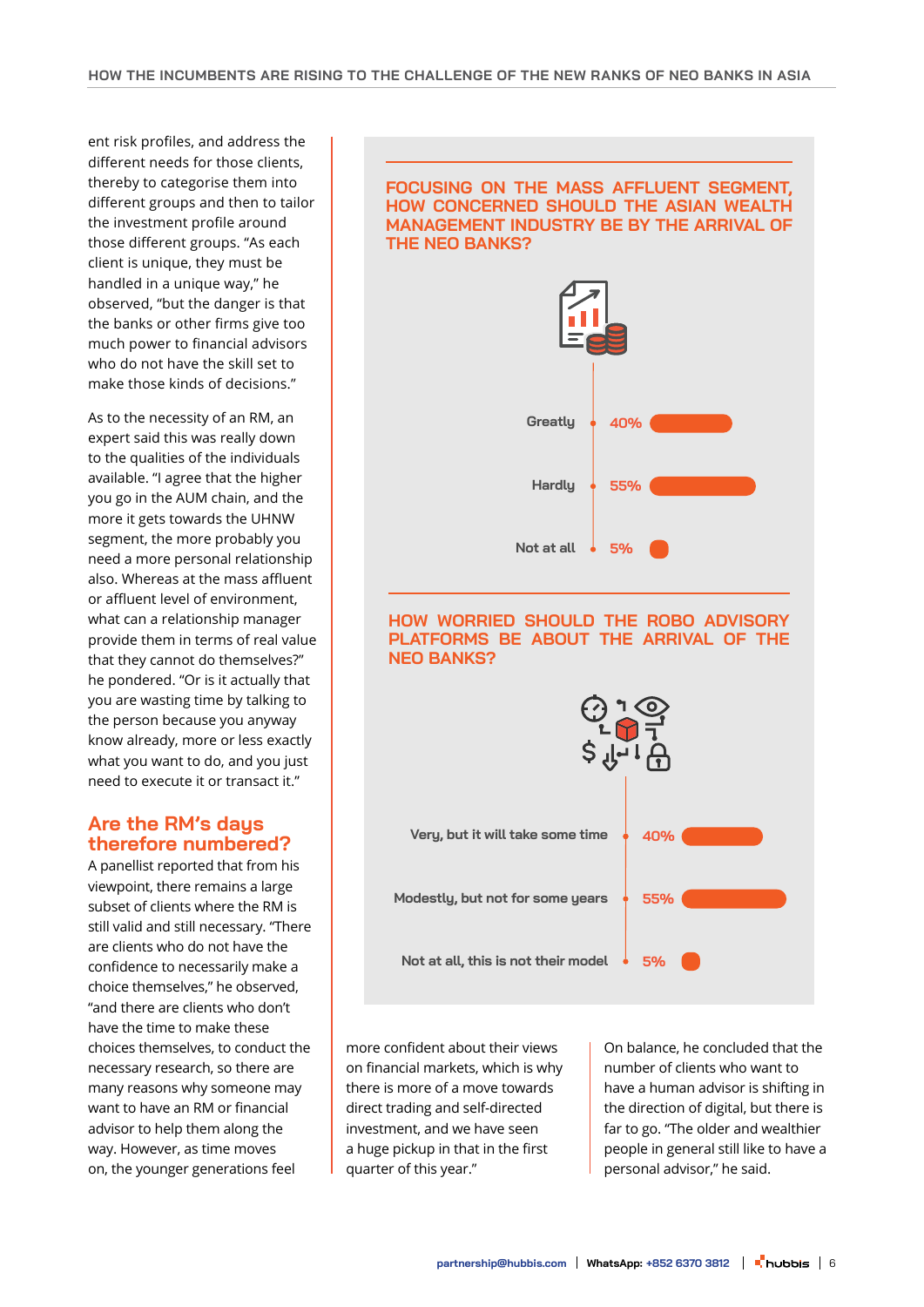## **Digital wealth managers**

"I think that there have been some more successful independent digital wealth managers so far as we see it, and some failures so far," he reported. "We have seen massive growth in the AUM that they are acquiring in 2020, which has continued into 2021, so we see this as a challenge for the digital banks who are coming in when there are some strong and established players already in that space."

"I think even in the independent financial advisor space, a lot of the guidelines come from the CIO office team," he said. "They do have the skillset, but not the numbers to cover all the different clients." Accordingly, he said that the banks need some sort of policy approach where they decide what sort of portfolios are going to fit different sorts of clients, different risk profiles, different time horizons.

And as to robo-advisors, he said that most of them do have individuals who are defining how the portfolio is constructed, and the robotic part of it is really about whereabouts on the risk spectrum within that portfolio each client may sit.

# **B2C? B2B? B2B2C?**

A digital investments platform head explained that their business in Singapore had been focusing on B2C, which had already become a very substantial part of the operation. "We've made a large investment in marketing in Singapore really since 2018 when we launched our B2C investor platform," he reported. "And the new managed account portfolios we now offer are very much targeted B2C, so that has been a huge growth area for us in the Singapore market and in other markets over the last few years. We see it as being a strong growth area *The Hubbis Post-Event Survey*

# **4% WILL, LATER ON, MEAN DIRECT NEW CHALLENGES DO YOU THINK THE RISE OF THE NEO BANKS IN ASIA FOR THE REGION'S EXISTING WEALTH MANAGEMENT INDUSTRY? VERY BRIEFLY, WHY OR WHY NOT?**

- $\gg$  Yes, the availability of the latest technology from the digital platform.
- X Yes, for those services they are able to provide, and their cost base will be much lower than that of traditional FIs.
- **>>** No, I believe that eventually Neo bank [wealth] services in Asia will be developed by existing wealth management institutions, and it will be more like additional services within their broad spectrum of services.
- $\gg$  Neo banks in Asia will potentially post new challenges for the region's existing wealth management industry but the impact will be lower in the UHNW and HNW space as these people still prefer the personal touch and customer services and personal advisory. That [UHNW and HNW] space comprises of people who are still not tech-savvy, and they are happy to pay the fee for the services and the personal advisory where they believe these professionals are in a better position to provide quality advise through intensive research and market experience.
- X Yes, somewhat. The younger generations will try out new services.
- They may find a more receptive view amongst the younger generation but not the old-school clients.
- >> No. Each has its own market segment.
- **>>** Yes, Neo banks have the ability to leverage a single network with the complete financial portfolio; this is more comfortable for the customers, as just one click then can open the door to what they need at just one stop, and at one time.
- X Yes, but much depends on regulatory requirements.
- The rise of Neo banks will definitely help further mature WM industry, plug the loopholes and bring about more transparent and faster execution of trades.
- $\gg$  No, because [in the upper wealth segments particularly], the person to person relationship management process will still be key.
- $\gg$  Neo banks will certainly challenge the existing wealth management industry as clients are more tech savvy than before. This is the trend.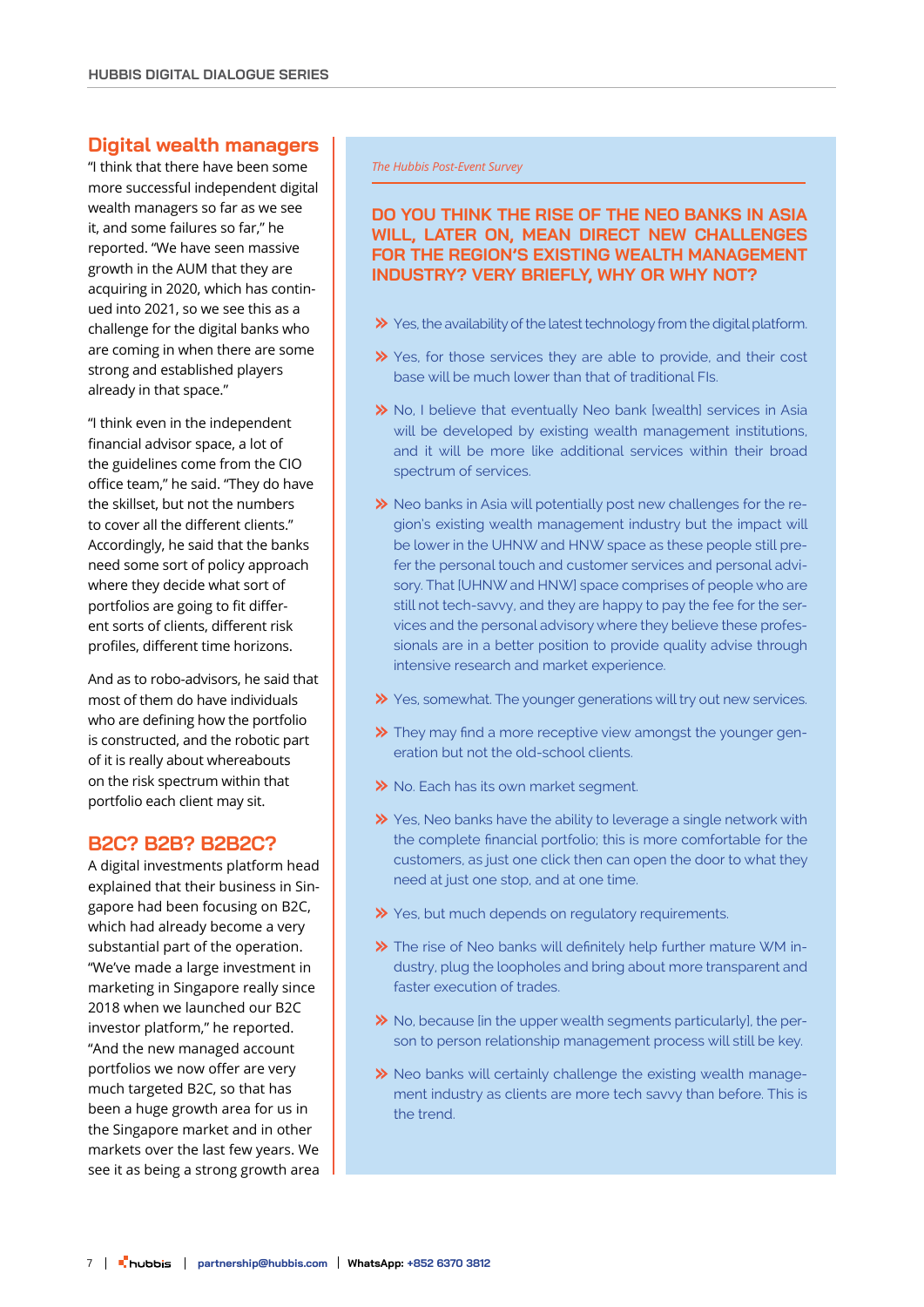for us as well going forward, as we move more from self-directed traders into a broader universe of digital advice, and digital wealth clients as well."

Another platform head explained they had taken a conscious decision to cater for execution-only or selfdirected customers, which could be B2C or B2B such as institutional client partners. "But we've also both invested an awful lot of time and money into our B2B2C proposition," he reported. "What we have done over the past decade or so and continue to do is we then look at our client segments, be that B2C, B2B or B2B2C, and we roll them out on different platforms. And each of those platforms has different functionalities for those different client segments."

He elaborated on this, reporting that this means a platform for professionals, for institutional clients to do API trading, group orders, asset management, to run their own model portfolios, and so forth. And there is also the standard e-trading platform for B2C clients, including a new application in Switzerland and Europe specifically for millennials and also entry-level investors, and limited to a universe of some 150 investment products.

"In this way, we have a very wide architectural investment universe, and then we're effectively distributing those to the different client segments via different platforms and different applications," he commented. And extrapolating to the challenger banks, he observed that their model might also be gradually building their technology stack and infrastructure and moving forward step by step.

He also explained that in Asia, the platform had not moved to B2C

- Yes, definitely, especially for younger generations who are more accepting of new ways of investing.
- X Yes. Asia is expected to see aggressive growth from neo banks over the coming years. Banking competition is predicted to intensify as regulators in the region accept applications for digital bank frameworks.

# **IN WHICH SEGMENTS OF THE ASIAN WEALTH MARKET MIGHT THE NEW RANKS OF NEO BANKS BE MOST COMPETITIVE, AND VERY BRIEFLY WHY?**

- >> The retail segment.
- DPM, funds, equity, bond and FX advisory, standard services where you can pool interests.
- Retail where they do not get or expect personalised service from the banks, as well as mass-affluent clients as these are younger generations who are tech savvy and prefer to deal online than the traditional ways.
- Equity trading for execution only, which requires limited attention from asset managers.
- Access to lower cost investment products.
- Affluent and HNW will shift towards these offerings.
- **→** Only in the lower wealth segments where clients are seeking simple transaction processing for smaller transactions.
- For clients with AUM under USD 5million, because those clients are mostly self-directed and tech-savvy. Most incumbent wealth managers are paying less attention to these group of clients.
- The HNW segment and the younger generations, due to lower costs, more convenience, and the rise of mobile banking.
- $\gg$  The mass affluent segment, in order to achieve scale.
- UHNW clients are more dependent on and trust the RMs; they prefer to hear from RMs personally for their advice. They will not give up the convenience of getting RMs to help them with investments with just a phone call.
- $\gg$  There is a fundamental shift in the way retirement funds are managed as the investment opportunities in funds and other vehicles are more limited, so this is a means of achieving both security and investment at the same time.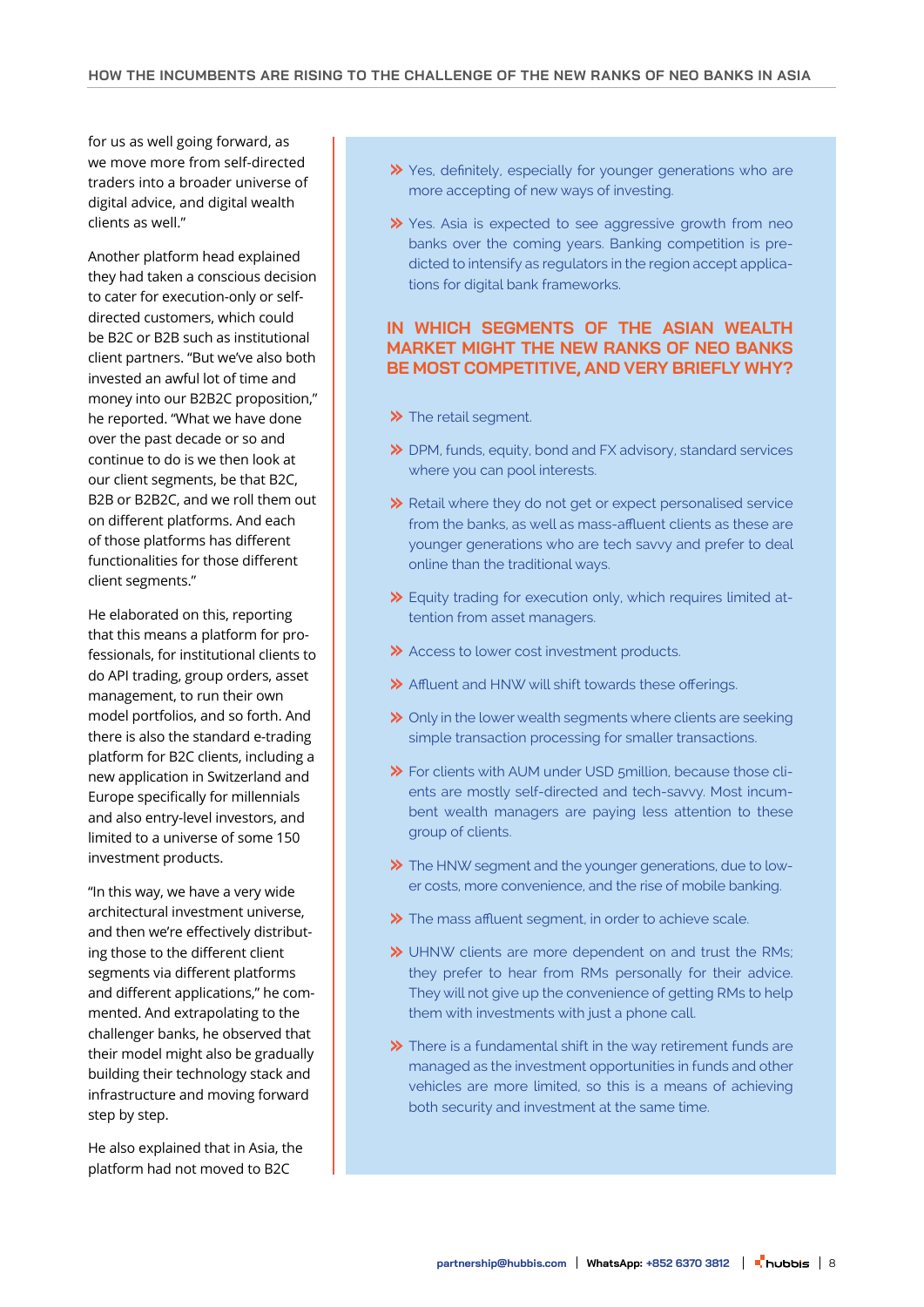yet. "We decided when we came to Singapore to be B2B2C, so as to effectively provide our platforms and our tools to our institutional partners, and then they provide the advice and money to their end clients, investments and portfolios," he reported. "In Singapore, there are a number of very good players for B2C in this marketplace and a number of banks and other who have strong brands and a lot of customer loyalty. Accordingly, to actually build a large B2C portfolio from scratch when you're not necessarily known in the region is going to cost an awful lot of money from a marketing perspective and client acquisition perspective. Accordingly, at least initially in terms of our journey in Asia, we knew we had already oven-ready partners who wanted to use our platforms in the institutional space and the B2B2C space. We might branch out in the future to B2C, but not yet."

# **Tools for the independents**

For the moment, the model is, therefore as a digital investment platform to provide the tools for IFAs and IAMs/EAMs/MFOs to service their clients, providing an end-to-end service of execution, custody and account structure around all that. The digital tools for this segment are continually being developed, for example, to give the advisors tools to gain digital consent from their client where consent is required. providing better apps for portfolio views for the clients, tools to help them trade part of their portfolio themselves. "All these developments that are commonplace increasingly in the US and European markets are becoming more commonplace over here in Asia," an expert reported.

# **DO YOU THINK THE NEO BANKS WILL SOON/LAT-ER AIM TO COMPETE HEAD-TO-HEAD WITH THE NEW ARRAY OF ROBO-ADVISORY START-UPS BE-GINNING TO BUILD AUM ACROSS ASIA AND FOR WHICH MARKET SEGMENTS?**

- $\gg$  Retail only.
- $\triangleright$  If they are able to incorporate algorithms and processes similar to those of the robo-advisors, then probably yes.
- Yes, differentiation, customer experience and marketing will be keys, I believe, for the mass market.
- Neo banks are gaining traction with their low-cost bases to penetrate and build market share. Most likely to succeed with the mass affluent and retail sectors and with the second and third generation of HNW where they are more tech-savvy and prefer to deal electronically than through the traditional banking avenues and processes.
- $\gg$  It will be very much later. HNW clients still prefer to speak to a person.
- X Yes, as the Neo banks expand their service proposition to clients, including investment and portfolio creation and management advisory services.
- **>>** Yes, but it takes time to educate all the customers to use digital banking.

# **HOW EFFECTIVELY CAN THE INCUMBENT BANKS IN ASIA FIGHT BACK WITH THEIR OWN DIGITAL BANKING OFFERINGS?**

- $\gg$  I think they can compete very effectively by developing or integrating their own digital offerings as they likely have the resources to do so or are on track to doing so. It is also a question of data gathering that they can use to enhance productivity and efficiency.
- $\gg$  Banks are building up their fightback against these digital in their own way via enhanced customer experience and investing heavily in this area. Transparent, non-intrusive fraud monitoring and detection can actually enhance the service and allow banks to do more for their customers, provide more options for money transfers, provide higher security to combat any online fraud and differentiate itself from the online platform.
- They will develop their digital bank services/offerings.